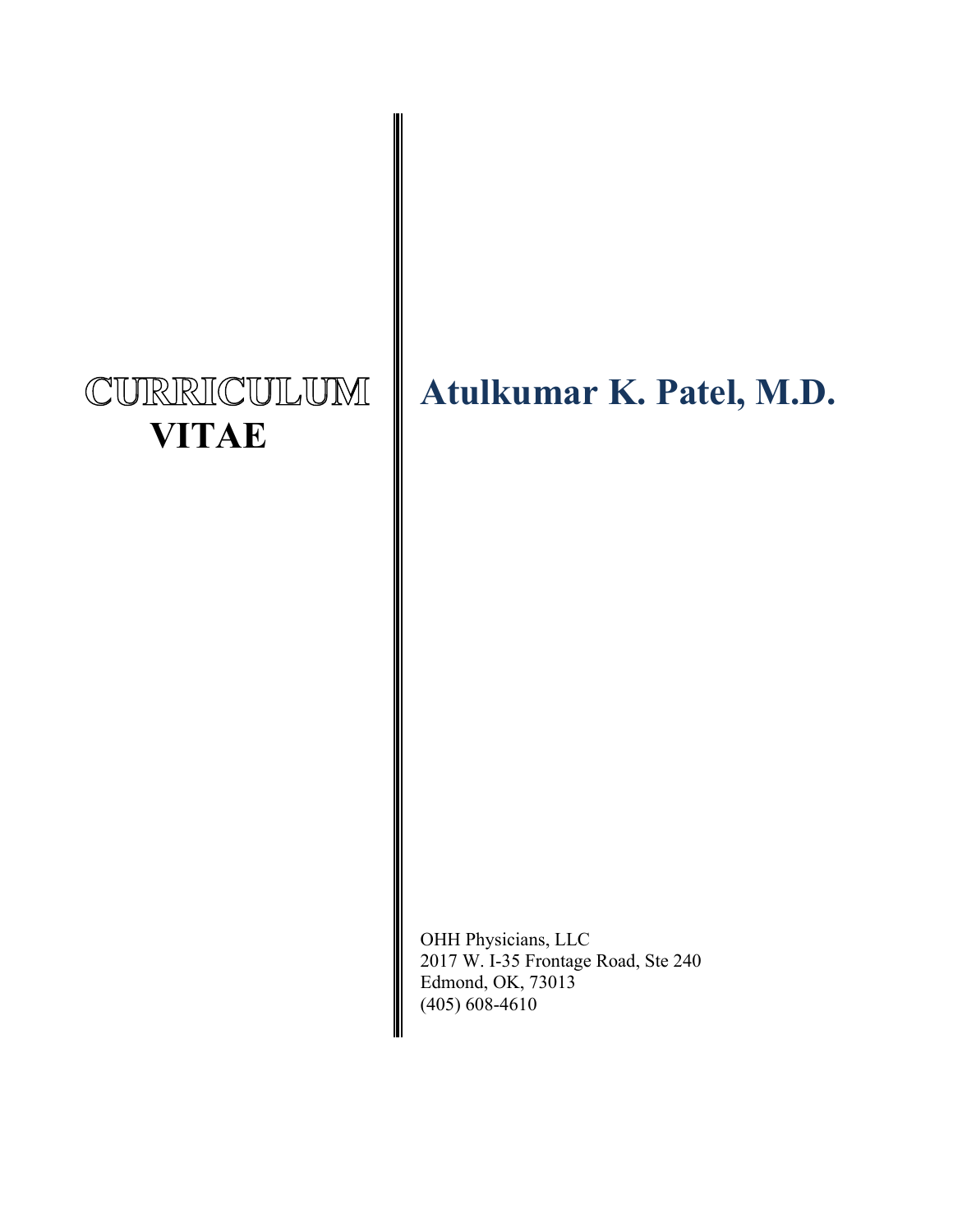## **PERSONAL DATA:**

Date of Birth: April 9, 1970

Place of Birth: Leicester, England

## **EDUCATION**

Medical Training Ross University School of Medicine North Brunswick, NJ 11/01/1992 - 09/15/1996

## **POSTGRADUATE EDUCATION**

Internship Internal Medicine 08/01/1996 - 07/31/1997 University of Oklahoma College of Medicine (OUHSC) Oklahoma City, OK U.S.A

Residency Internal Medicine 08/01/1997 - 07/31/1999 University of Oklahoma College of Medicine (OUHSC) Oklahoma City, OK U.S.A

Fellowship Cardiovascular Disease 08/01/1999 - 07/31/2002 University of Oklahoma College of Medicine (OUHSC) Oklahoma City, OK U.S.A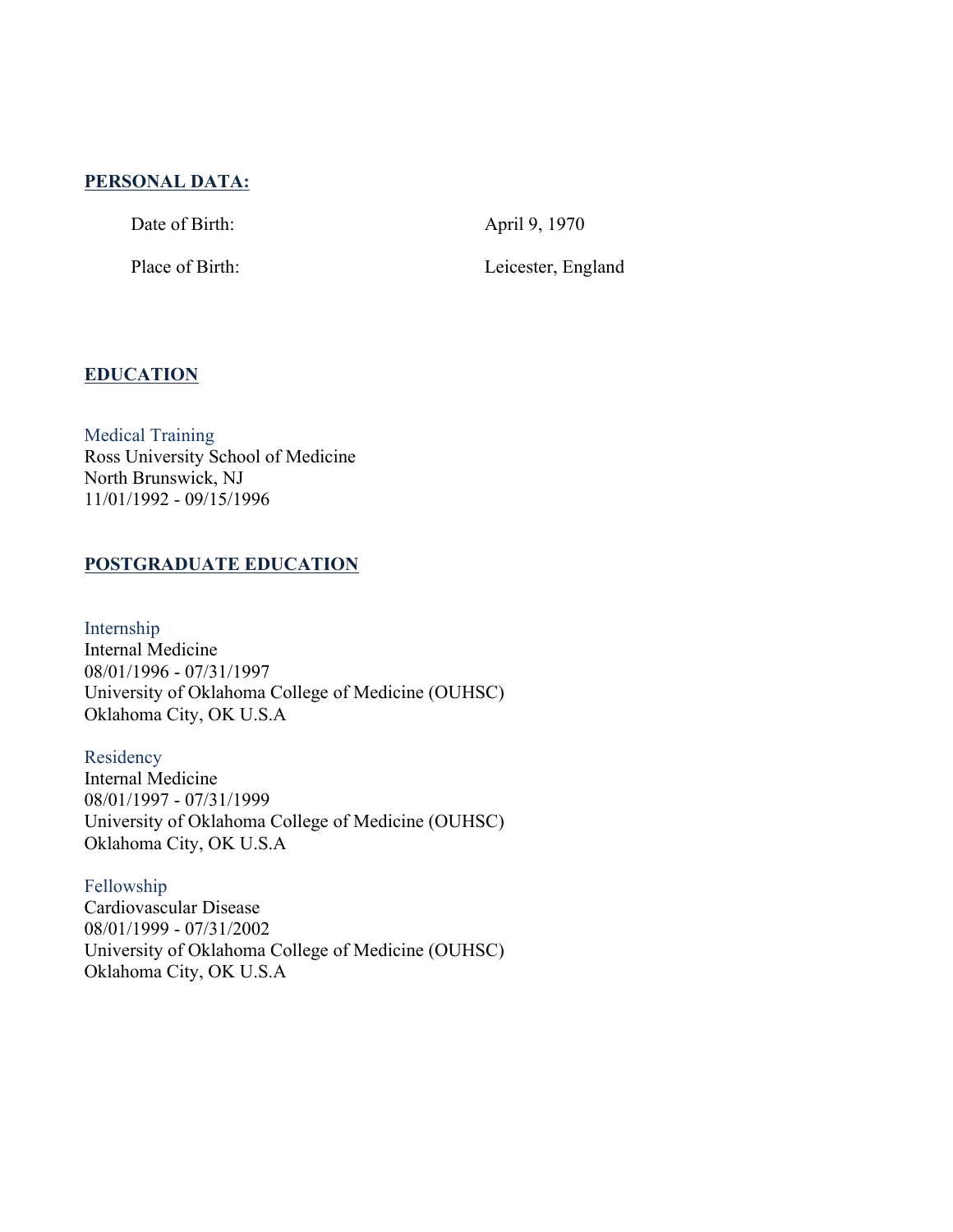## **PROFESSIONAL EXPERIENCE**

10/28/2000 - 9/30/2008 Physician, Cardiologist Plaza Medical Group, PC Oklahoma City, Oklahoma U.S.A

10/1/2008 - 4/1/2009 Physician, Cardiologist Atul Patel, MD (Private Practice) Edmond, Oklahoma U.S.A

4/1/2009 - 6/30/2010 Physician, Cardiologist Oklahoma Cardiovascular Associates Oklahoma City, Oklahoma U.S.A

7/1/2010 - Present Physician, Cardiologist Oklahoma Heart Hospital Physicians Oklahoma City, Oklahoma U.S.A

#### **LICENSURE**

| Oklahoma | Issue Date        | 08/01/1998 |
|----------|-------------------|------------|
| Texas    | <b>Issue Date</b> | 06/06/2003 |

## **HOSPITAL AFFILIATIONS**

AllianceHealth Deaconess Integris Baptist Medical Center Mercy Hospital Kingfisher Mercy Hospital Oklahoma City Oklahoma Heart Hospital